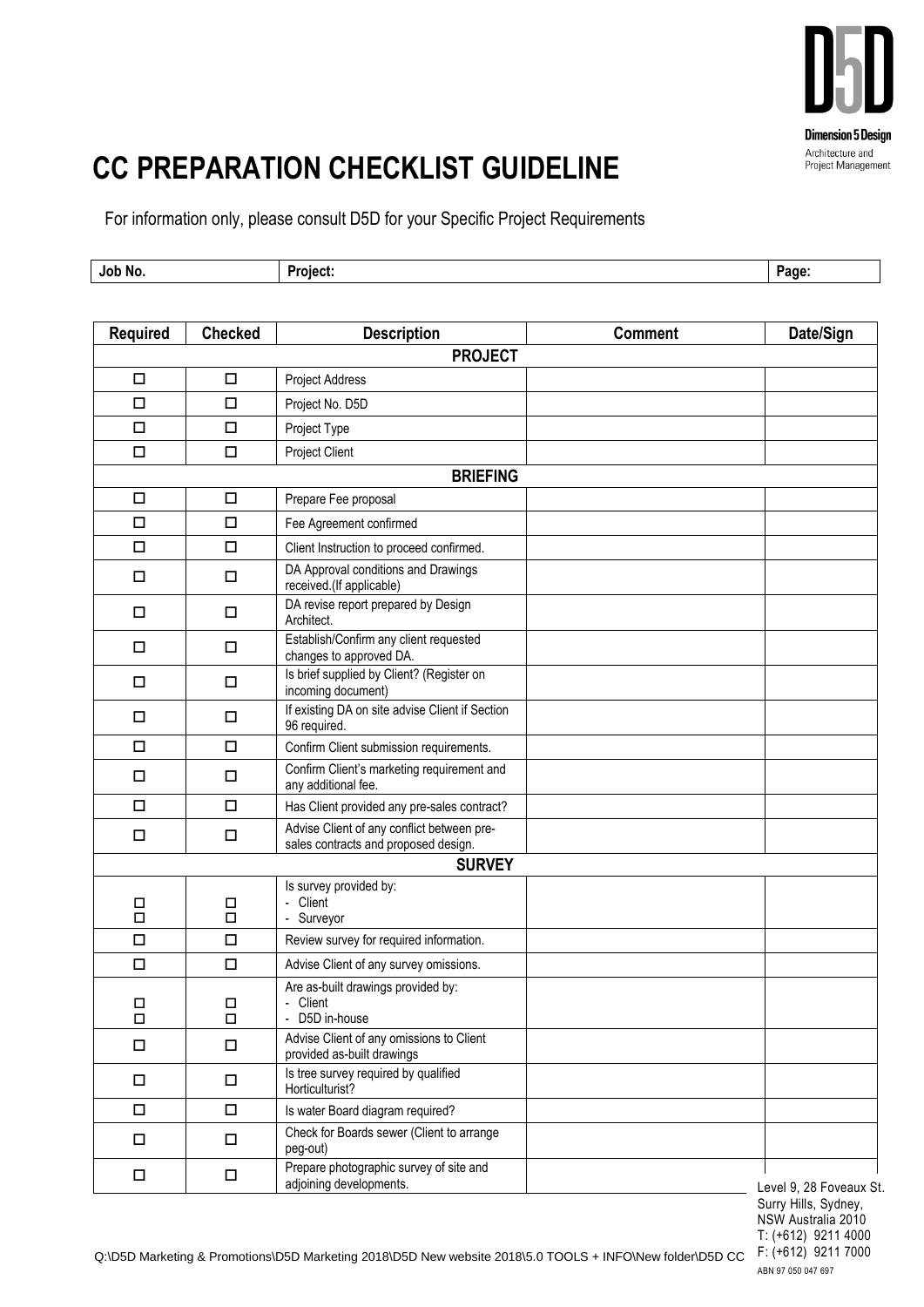| <b>Required</b>       | <b>Checked</b>                               | <b>Description</b>                                                                       | <b>Comment</b> | Date/Sign |  |  |
|-----------------------|----------------------------------------------|------------------------------------------------------------------------------------------|----------------|-----------|--|--|
| <b>CODES</b>          |                                              |                                                                                          |                |           |  |  |
| □                     | $\Box$                                       | Confirm site zoning, permitted use etc.                                                  |                |           |  |  |
| $\Box$                | $\Box$                                       | Review Council codes, LEP, DCP etc.                                                      |                |           |  |  |
| $\Box$                | $\Box$                                       | Comply with BCA.                                                                         |                |           |  |  |
| $\Box$                | $\Box$                                       | Disabled access requirements.                                                            |                |           |  |  |
| $\Box$                | $\Box$                                       | Are there any heritage issues.                                                           |                |           |  |  |
| $\Box$                | $\Box$                                       | Confirm any issues on critical path of CC<br>submission date to client. If applicable.   |                |           |  |  |
|                       |                                              | <b>CONSULTANTS</b>                                                                       |                |           |  |  |
|                       |                                              | Confirm Consultants required for DA to                                                   |                |           |  |  |
|                       |                                              | Client:                                                                                  |                |           |  |  |
| □<br>$\Box$           | □<br>$\Box$                                  | Planning<br>Traffic                                                                      |                |           |  |  |
| $\Box$                | $\Box$                                       | Landscape                                                                                |                |           |  |  |
| $\Box$                | $\Box$                                       | Hydraulics                                                                               |                |           |  |  |
| $\Box$<br>$\Box$      | $\Box$<br>$\Box$                             | Civil<br>Structural                                                                      |                |           |  |  |
| $\Box$                | $\Box$                                       | Mechanical                                                                               |                |           |  |  |
| $\Box$                | $\Box$                                       | Electrical                                                                               |                |           |  |  |
| $\Box$                | $\Box$                                       | Environmental/ESD                                                                        |                |           |  |  |
|                       |                                              | Others<br>Confirm appointment of consultants by:                                         |                |           |  |  |
| $\Box$                | $\Box$                                       | Client / Fee proposals to be arranged by                                                 |                |           |  |  |
|                       |                                              | D <sub>5</sub> D.                                                                        |                |           |  |  |
| $\Box$                | $\Box$                                       | Confirm Consultancy scope of work for fee<br>proposal. Structural Engineer to confirm to |                |           |  |  |
|                       |                                              | client geotechnical report required.                                                     |                |           |  |  |
|                       |                                              | Ensure any consultant appointments/fee                                                   |                |           |  |  |
| $\Box$                | $\Box$                                       | proposals are addressed to Client and<br>accepted on behalf of Client.                   |                |           |  |  |
|                       |                                              | Confirm Clients/Council requirement for                                                  |                |           |  |  |
| $\Box$                | $\Box$                                       | visualisation. 3D imagery , perspective                                                  |                |           |  |  |
|                       |                                              | (Client charge)<br><b>OFFICE PROCEDURE</b>                                               |                |           |  |  |
| $\Box$                | $\Box$                                       | Prepare drawing register/scales.                                                         |                |           |  |  |
|                       |                                              | Prepare register of Client, consultants,                                                 |                |           |  |  |
| $\Box$                | $\Box$                                       | Council etc. with contact names, phones,                                                 |                |           |  |  |
| $\Box$                | $\Box$                                       | faxes etc.<br>Prepare project fax sheet.                                                 |                |           |  |  |
|                       |                                              | Prepare project transmittal sheet (drawing                                               |                |           |  |  |
| $\Box$                | $\Box$                                       | register format).                                                                        |                |           |  |  |
| <b>OFFICE PROGRAM</b> |                                              |                                                                                          |                |           |  |  |
| $\Box$                | $\Box$                                       | Prepare/confirm office program.                                                          |                |           |  |  |
| $\Box$                | $\Box$                                       | Confirm staff allocation                                                                 |                |           |  |  |
| $\Box$                | $\Box$                                       | Confirm program/staff allocation complies                                                |                |           |  |  |
|                       | with job budget.<br><b>DRAWING CHECKLIST</b> |                                                                                          |                |           |  |  |
| $\Box$                | $\Box$                                       | Confirm compliance as per D5D checklists                                                 |                |           |  |  |
|                       |                                              | for DA documentation.                                                                    |                |           |  |  |
| $\Box$                | $\Box$                                       | Resolve wall thickness and confirm with<br>Client.                                       |                |           |  |  |
| $\Box$                | $\Box$                                       | Use standard door and window openings.                                                   |                |           |  |  |
| $\Box$                | $\Box$                                       | Heights to be in masonry coursing if                                                     |                |           |  |  |
|                       |                                              | applicable.                                                                              |                |           |  |  |
| $\Box$                | $\Box$                                       | Shadow diagrams if required. Check time<br>and dates required.                           |                |           |  |  |
| $\Box$                | $\Box$                                       | Shadow diagrams to show adjoining                                                        |                |           |  |  |
|                       |                                              | buildings, fences, evergreen trees.                                                      |                |           |  |  |